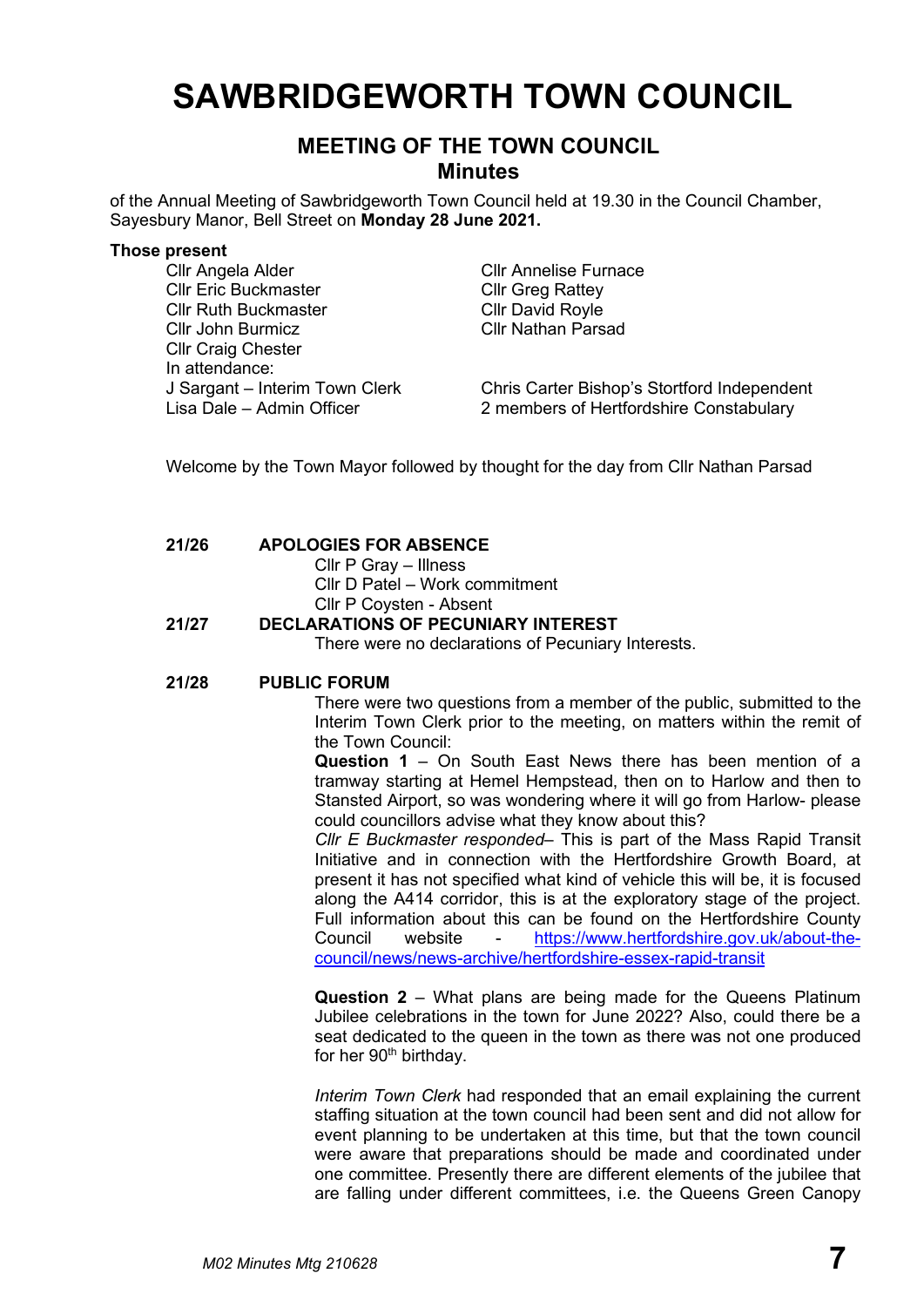has been discussed in Amenities Committee Meetings.

*Cllr R Buckmaster* suggested that a working party / Task & Finish Group be formed under the direction of the Town Projects Manager. Interim Town Clerk to send out an invitation to heads of community groups and arrange a September meeting, Interim Town Clerk advised that there had been no provision made financially this year for events and projects in relation to the Platinum Jubilee celebrations.

*Cllr E Buckmaster* suggested that Cllr N Parsad coordinate with the Memorial Hall as he is a delegated town council representative on **SMHT** 

*Cllr A Furnace* suggested that as a town council we should keep things more concise than large scale events like participating in the Queens Green Canopy.

*Cllr D Royle* advised that the Sawbridgeworth History Society were already in discussion with other groups around the town i.e. The Memorial Hall, there was still unfinished business in relation to VE Day that had been postponed twice because of the pandemic.

*Cllr A Alder* stressed the importance of this historic event and would like to see a well planned and coordinated event from the town council on this significant celebration. A church service, a celebration event for volunteers in the town, it must recognise the efforts of the town in commemoration of the 70 years of our Majesty's reign.

Resolved: Interim Town Clerk to send out an invitation to community group leaders, schools etc. to attend a meeting in September to formulate a coordinated approach to celebrate the Queens Platinum Jubilee celebrations from Thursday 2<sup>nd</sup> June to Sunday 5<sup>th</sup> June 2022

*[prop Cllr A Alder; secd Cllr R Buckmaster]*

#### **21/29 MINUTES**

*Resolved:* To approve as a correct record the minutes of the Council Meeting held on 24 May 2021 (M01) *[prop Cllr A Alder; secd Cllr R Buckmaster]*

There were no matters arising from these Minutes and not dealt with elsewhere on this Agenda.

## **21/30 PLANNING COMMITTEE**

*Received and noted:* the minutes of the planning committee held on 24 May 2021 (P20)

*Received and noted:* the draft minutes of the planning committee held on 14 June 2021 (P01)

## **21/31 FINANCE AND POLICY COMMITTEE**

*Received and noted:* the draft minutes of the Finance and Policy Committee held on 14 June 2021 (F01)

#### **21/32 ANNUAL GOVERNANCE AND ACCOUNTABILITY RETURN 2020-21**

- 1. *Noted:* the report of the Internal Auditor as reviewed by the F&P committee at its meeting on 14 June.
- 2. *Resolved:* to approve and sign the Annual Governance Statement, as recommended by the F&P committee at its meeting on 14 June. *[prop Cllr A Alder; secd Cllr R Buckmaster]*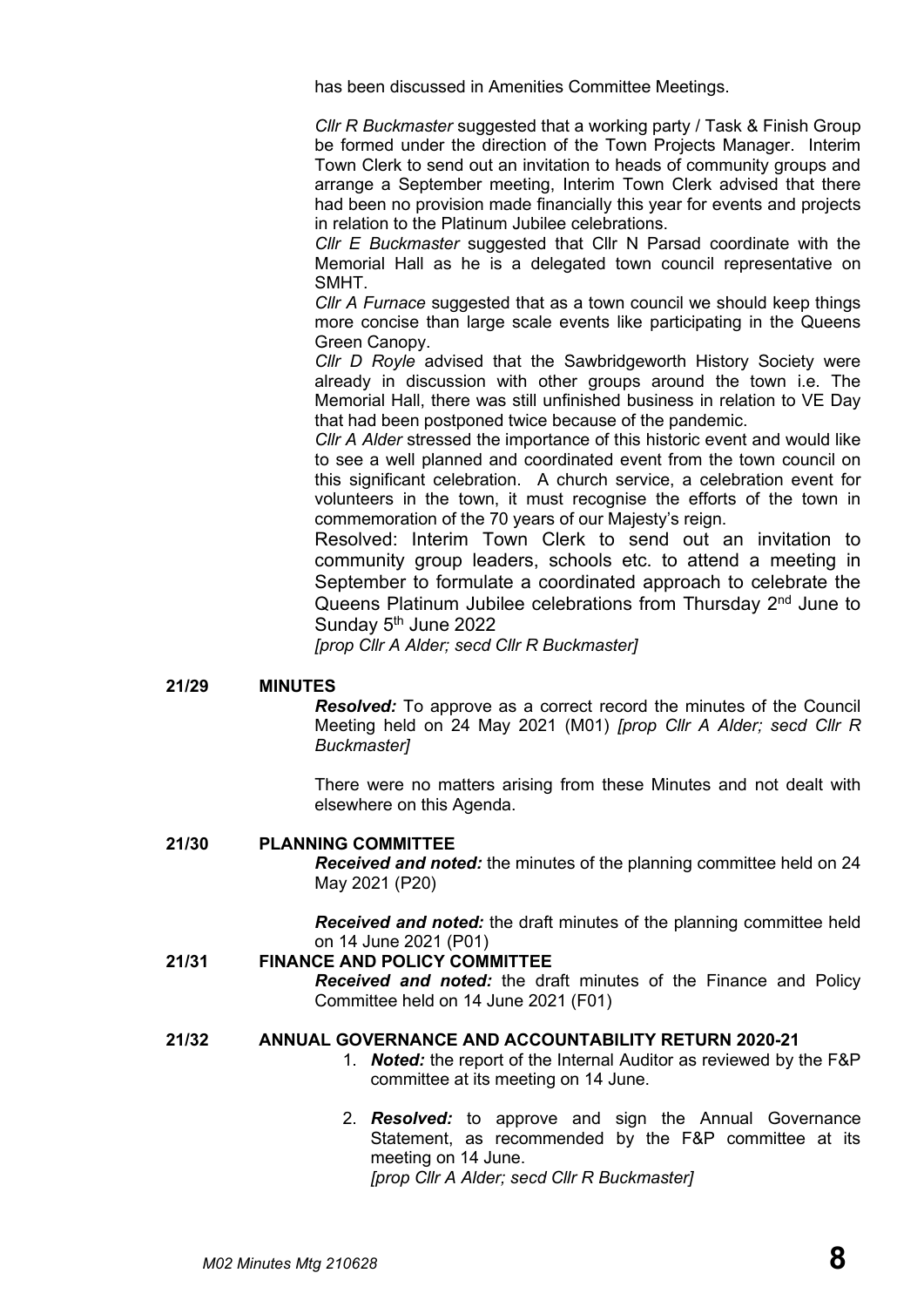*3. Resolved:* to approve and sign the Annual Return for 2020/21 as recommended by the F&P committee at its meeting on 14 June. *[prop Cllr A Alder; secd Cllr N Parsad]*

## **21/33 WRENBRIDGE B8 LOGISITICS CENTRE**

- To Resolve to contact Wrenbridge / Polity and require a meeting to discuss the impact of the proposed warehouse and distribution centre off St James Way upon traffic likely to transit the A1184 through Sawbridgeworth and the AQMA.
- To Resolve to contact the LPA (East Herts District Council) and require a response to why Sawbridgeworth Town Council, as an immediate neighbour, was not consulted of the proposed plans for a warehouse and distribution centre off St James Way, Bishops Stortford. District Plan 2018; Reference Policy BISH5.
- To Resolve to contact the LPA (East Herts District Council) and require a response to whether the LPA will honour and abide by the Bishops Stortford Neighbourhood Plan All Saints, Central, South and part of Thorley Para 3.10.
- To Resolve contact the LPA (East Herts District Council) and require a response to whether it will release the Metropolitan Green belt area off St James Way for Class B8 development.

*Resolved:* that all four resolutions were discussed and agreed to be consolidated into a response document to be sent to the planning department of East Herts District Council. *[prop Cllr A Furnace; secd Cllr John Burmicz]*

### **21/34 MAYOR'S CORRESPONDENCE/COMMUNICATIONS**

To receive new Mayor's appointments and communications Cllr G Rattey advised that it had been his intention to meet with the landlords of all the business premises, to date a meeting with three landlords has been achieve and eight more diary dates are booked. It has been very informative to get a different perspective on the town.

A date has been set for the  $2<sup>nd</sup>$  August to have a social event with all of the traders in the town, there has been a very positive response to the invitation that has been sent.

Participated in a BBC Three Counties interview about the Men's Health Forum promoting the good work they do and why it was chosen as one of the charities of the year.

## **21/35 REPRESENTATIVES REPORTS**

*Received and noted:* Representatives reports from:

- o County Councillor E Buckmaster additionally added;
	- Highways update, Sheering Mill Lane (potential one-way system) public engagement should have taken place by the end of July.
	- Revised TRO for Fairway, some objections from residents has meant that it had to be revised.
	- Burnside double yellow lines  $-$  now complete with the exception of a small section where cars were parked and inhibited completion.
	- School Lane waiting restrictions finalised drawings in progress for single and double yellow lines that will lead into a public consultation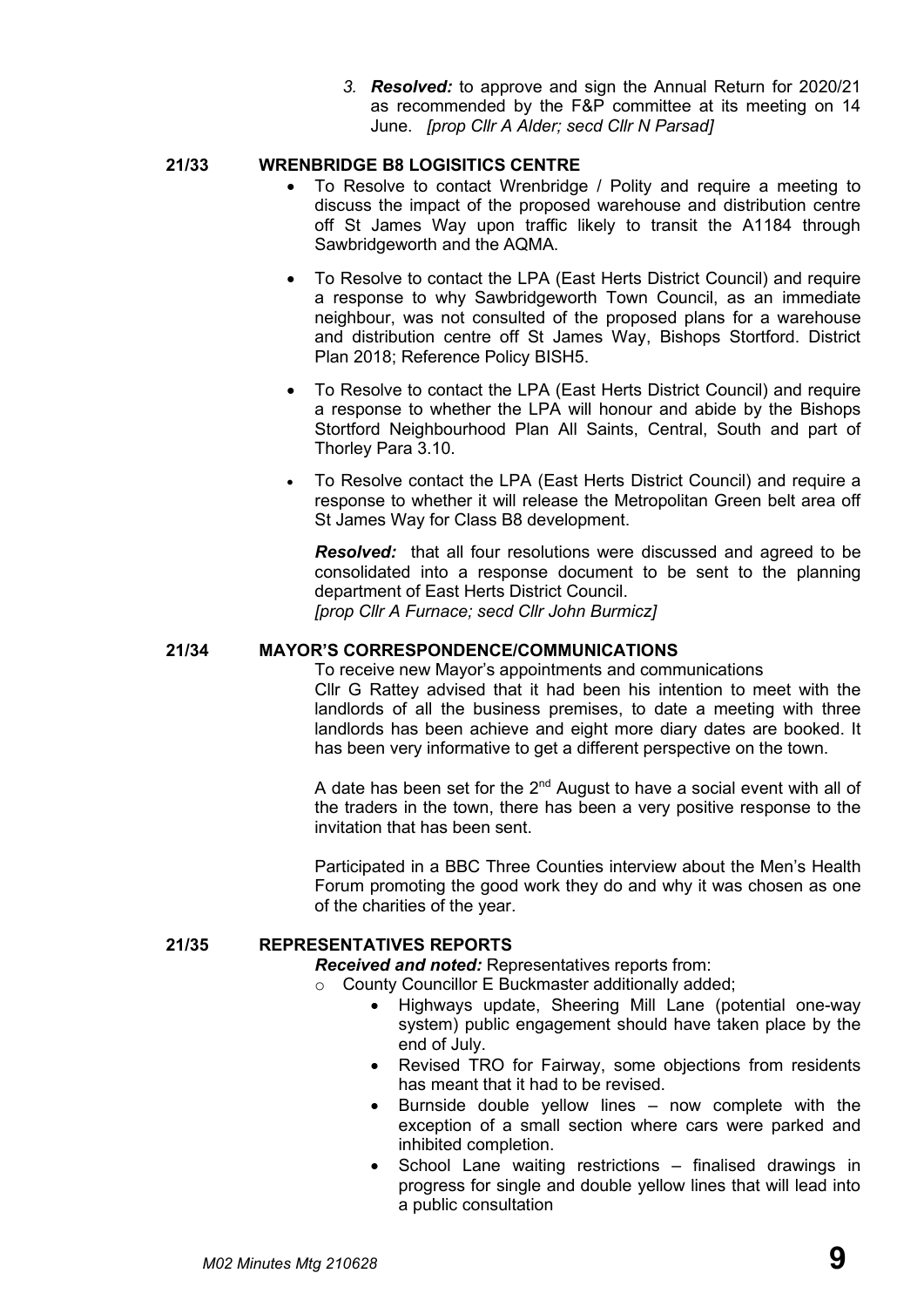- Cambridge Road, speed and volume survey to slow traffic down. Weight limits will also be considered but are difficult to monitor and enforce.
- Bullfields revised waiting restrictions under review following consultation where some residents were against the scheme.
- West Road Update  $-$  continued engagement with the developers, there are currently some boundary disputes between residents and the Barrett's site, discussions ongoing between the developer and residents concerned. There has been some flooding issues, there are two blocked drains outside the Barrett's site that appear to be full of building rubble from the site, County Councillor will report and pursue. Highways to discuss with all developers the damage that has been caused to the road by construction traffic.
- o Questions to the County Councillor:
	- Cllr D Royle for an update on the library relocation and requested that a letter requesting an update be sent to Cllr Terry Douris. Interim Town Clerk agreed to write and request further information.
	- Cllr D Royle asked if the Town Council should respond formally to the Mandeville expansion. Cllr Buckmaster commented that the expansion of the school was integral with the growth of the town and said that a response should be sent from the Town Council and should be member led to express the
- o District Councillor Cllr R Buckmaster added the following updates to her report:
	- Shell Garage Petrol Station Condition 4.1 has now been released from EHDC. Cllr D Royle thanked Cllr R Buckmaster for pursuing this and Chris Carter from the Bishop's Stortford Independent for covering the story in the press over recent months.
- $\circ$  District Councillor Cllr A Alder no further information to report.
- o District Councillor Cllr J Burmicz no further information to report.
- o Hertfordshire Police Report (Verbal report from PC S Marshall):
	- $\bullet$  $9<sup>th</sup>$  June 2021 new policing priorities were set for the town and the focus is Great St Marys, drug dealing and anti-social behaviour, working closely with Father Simon and Pearl Devonshire (Crime Prevention Officer)
	- Community Voice event in Vantorts Park on 19<sup>th</sup> August
	- $11<sup>th</sup>$  June a team led drug warrant took place on a premises in the town and three people were arrested and currently remain under investigation following a substantial find of drugs at the premises. This was an intelligence led operation and a result of the campaign in the community – 'You Said, We Did'
	- Community Voice event on Saturday  $3<sup>rd</sup>$  July in Pishiobury Park will take place.
	- A new Inspector who will replace Inspector Chris Hunt. Inspector Mark Collins is already in post to allow for a period of overlap before Inspector Hunt's retirement.
	- Nationally Operation Feline (theft of catalytic convertors) is active with several thefts locally of catalytic convertors.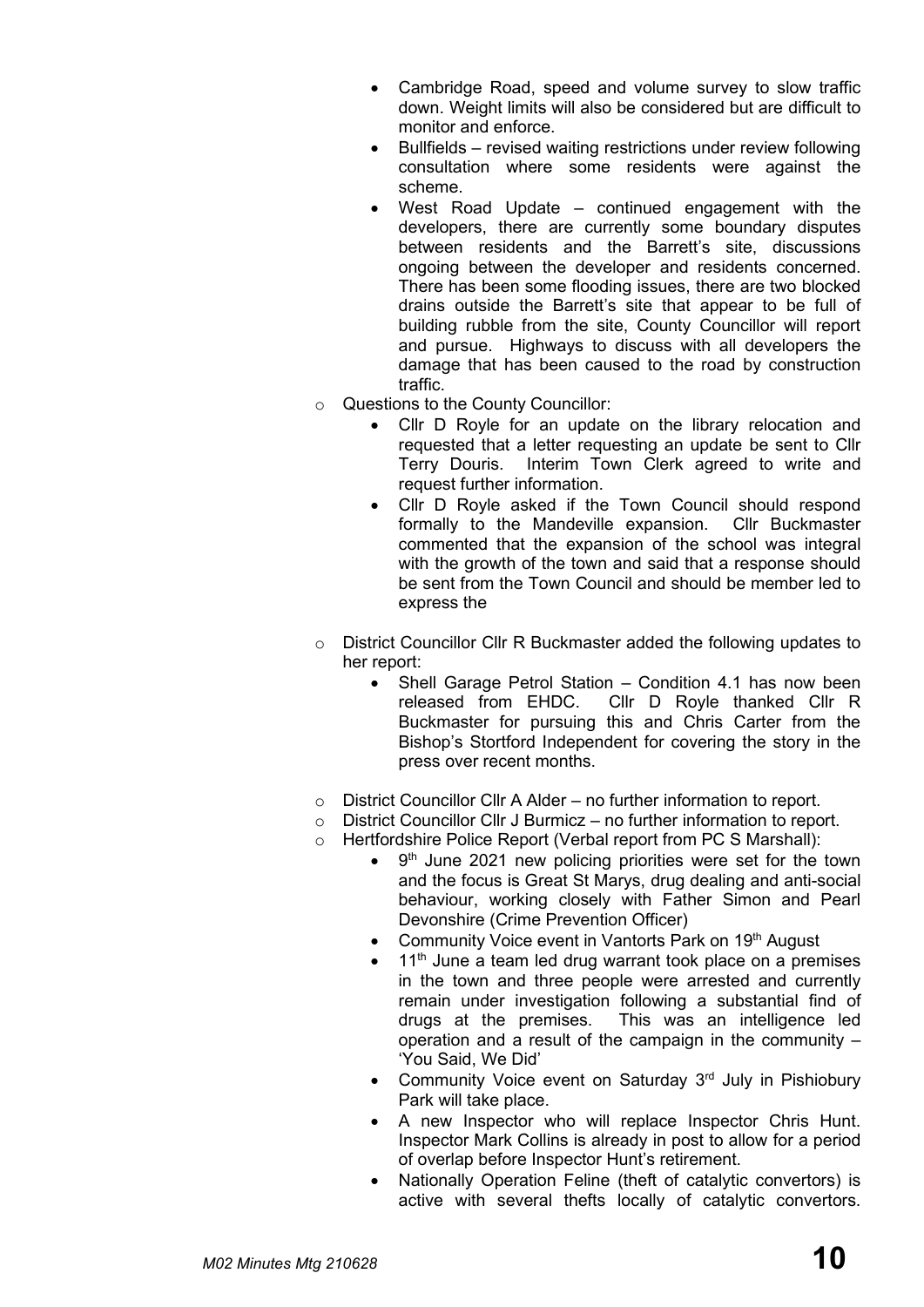Information is being shared to encourage people to get their catalytic convertors stamped with and identification mark to deter theft. Across East Herts in general there has been an increase in theft of motor vehicles, especially 'keyless' vehicles.

- Theft from Sheds in residential properties is also on the rise.
- o Other Representatives
	- **Cllr D Royle**, requested an update on the status of the Pishiobury Park Local Nature Reserve. Cllr E Buckmaster advised that in his portfolio district Council role he is keen to complete the signing off of the Local Nature Reserve imminently following it going through the legal and finance departments.
	- **Cllr A Furnace** advised that a meeting had taken place between Canals and River Trust, Cllr Royle and Furnace and Interim Town Clerk via zoom. A very productive and positive meeting and will follow up with a site meeting to look at our high risk areas that are in need of urgent repair. They would also like to form better relationships with the town council and residents.
	- **Cllr R Buckmaster** Happy Project (SYPRC) have secured this placement for the summer for four weeks throughout the summer (August) With thanks to Cllr E Buckmaster who has funded this from his locality budget. Cllr C Chester updated that it was with regret that they have not been able to open the Youth Cinema at SYPRC because of COVID restrictions, however the project is still on course to start in the future. Cllr R Buckmaster reported that Cllr Furnace had been successful in acquiring 15 trees from the Woodland Trust that will be planted on site in November. One of the trees will be dedicated to Ron Alder who has been a member of SYPRC since 1964 is retiring from the committee.

|  | 21/36 | <b>OFFICERS REPORTS</b> |
|--|-------|-------------------------|
|--|-------|-------------------------|

*Received and noted*: Officers' reports for the month of May 2021

**21/37 DEPOSIT & CONSULTATION DOCUMENTS**

There were no Documents for Noting and Consultation

**21/38 FINANCIAL REPORT**

*Noted:* The current Financial Report

**21/39 ACCOUNTS FOR PAYMENT**

*Noted and Approved:* Accounts for payment

**21/40 ITEMS FOR FUTURE AGENDAS**

There were no items for future agendas

Meeting ended at 20.28